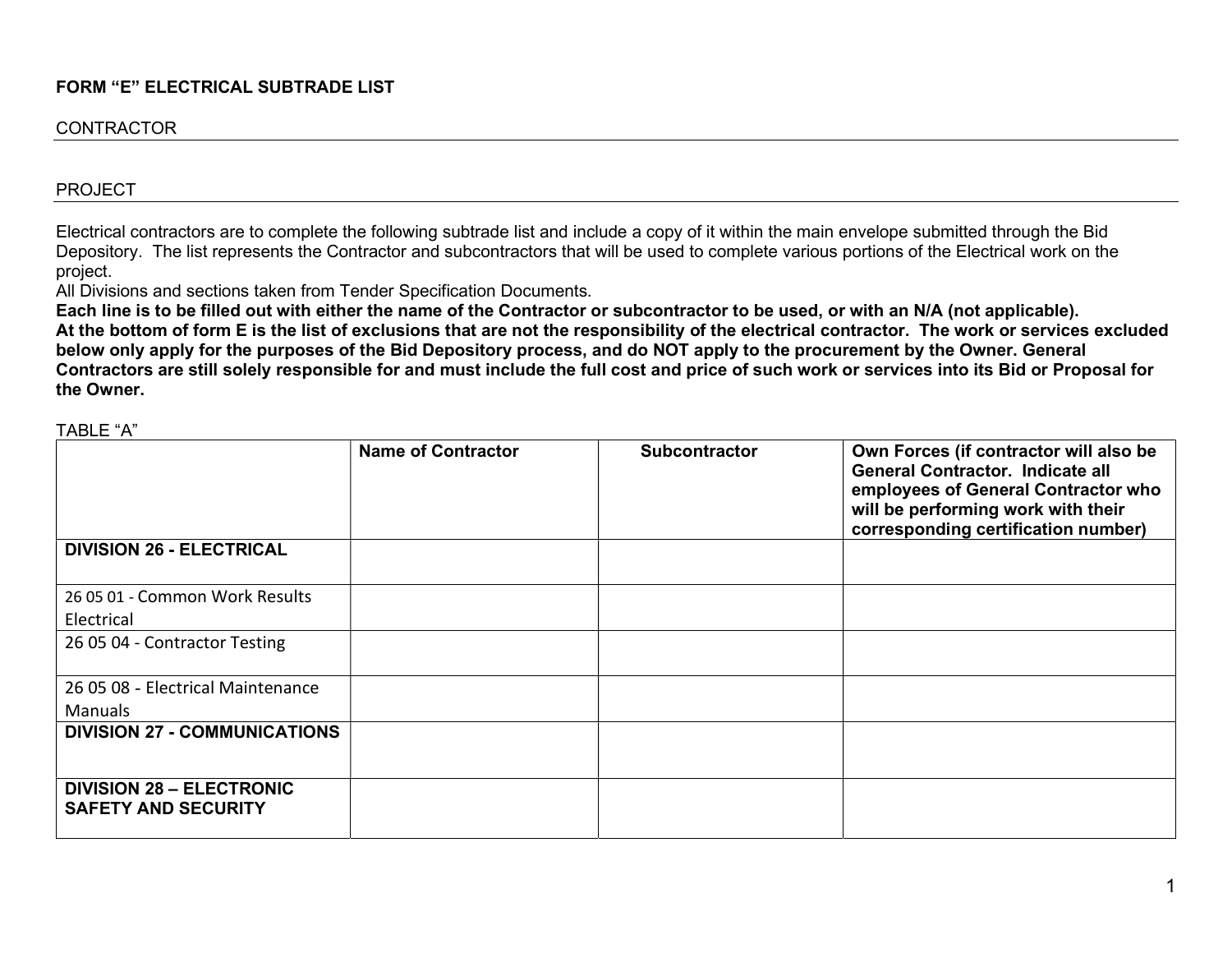| <b>Blanks for any section or<br/>subsection not listed from the</b><br>above. |  |  |
|-------------------------------------------------------------------------------|--|--|
|                                                                               |  |  |
|                                                                               |  |  |

# COMMON EXCLUSIONS FOR ALL TRADE SECTIONS AND DIVISIONS

- temporary power, heat, water, sanitation, barriers
- heating and hoarding
- onsite first aid
- final cleaning
- initial removal of snow and ice
- fees or cash allowances for service connections unless specified in the trade section
- on site security, if specified
- testing unless specified in the trade section
- provision of gridlines and benchmarks on each level
- repairs to damage by others after completion and acceptance of the work
- temporary lighting unless specifically detailed on the electrical drawings that are part of the Bid for Division 2 work
- provision of garbage/refuse/recyclable containers and their removal (including disposal fees), except the Trade Contractor shall be responsible for removal from the site of demolition materials, hazardous materials and drywall
- cost for a reasonable number of copies of all Project Documents where not provided by the Owner
- temporary dust control and/or ventilation systems required as a project specified environmental condition for the entire project. Note: where it is a requirement to meet the needs of one specific Trade Contractor and specified thus, then that Trade Contractor shall be responsible to include for the cost of this work.